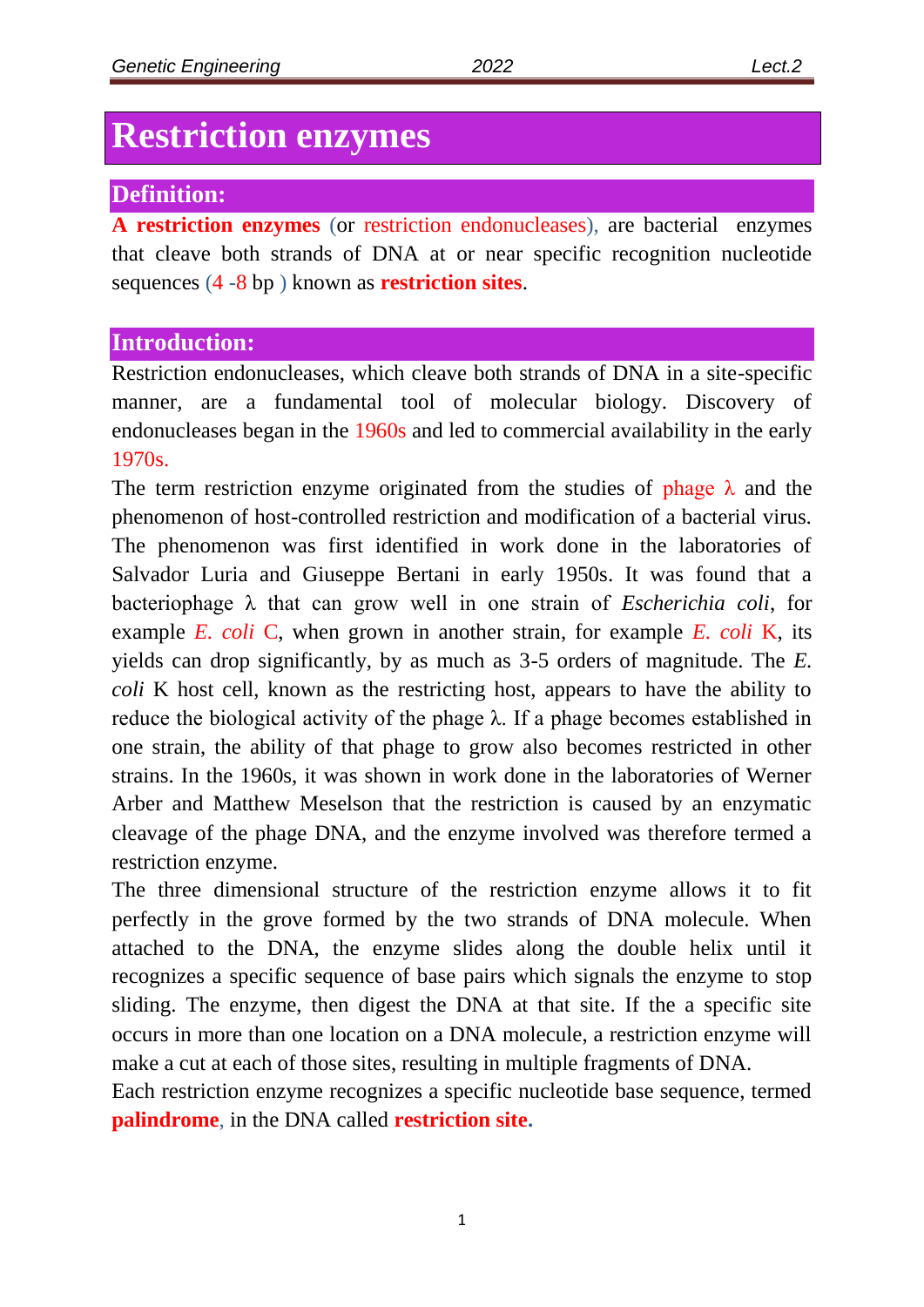

Restriction enzymes recognize a specific sequence of nucleotides and produce a double-stranded cut in the DNA. The recognition sequences usually vary between 4 and 8 nucleotides, and many of them are palindromic, meaning the base sequence reads the same backwards and forwards. In theory, there are two types of palindromic sequences that can be possible in DNA. The mirror-like palindrome is similar to those found in ordinary text, in which a sequence reads the same forward and backwards on a single strand of DNA strand, as in GTAATG. The inverted repeat palindrome is also a sequence that reads the same forward and backwards, but the forward and backward sequences are found in complementary DNA strands (i.e., of double-stranded DNA), as in GTATAC (GTATAC being complementary to CATATG).

Inverted repeat palindromes are more common and have greater biological importance than mirror-like palindromes.

EcoRI digestion produces "sticky" ends, G AATTC **CTTAAG** 

**Note**: The staggered termini are called sticky ends because they can reassociate with another by hydrogen bonding.

whereas SmaI restriction enzyme cleavage produces "blunt" ends:

# CCC GGG GGG CCC

Recognition sequences in DNA differ for each restriction enzyme, producing differences in the length, sequence and strand orientation (5' end or the 3' end) of a sticky-end "overhang" of an enzyme restriction.

Different restriction enzymes that recognize the same sequence are known as **neoschizomers**. These often cleave in different locales of the sequence.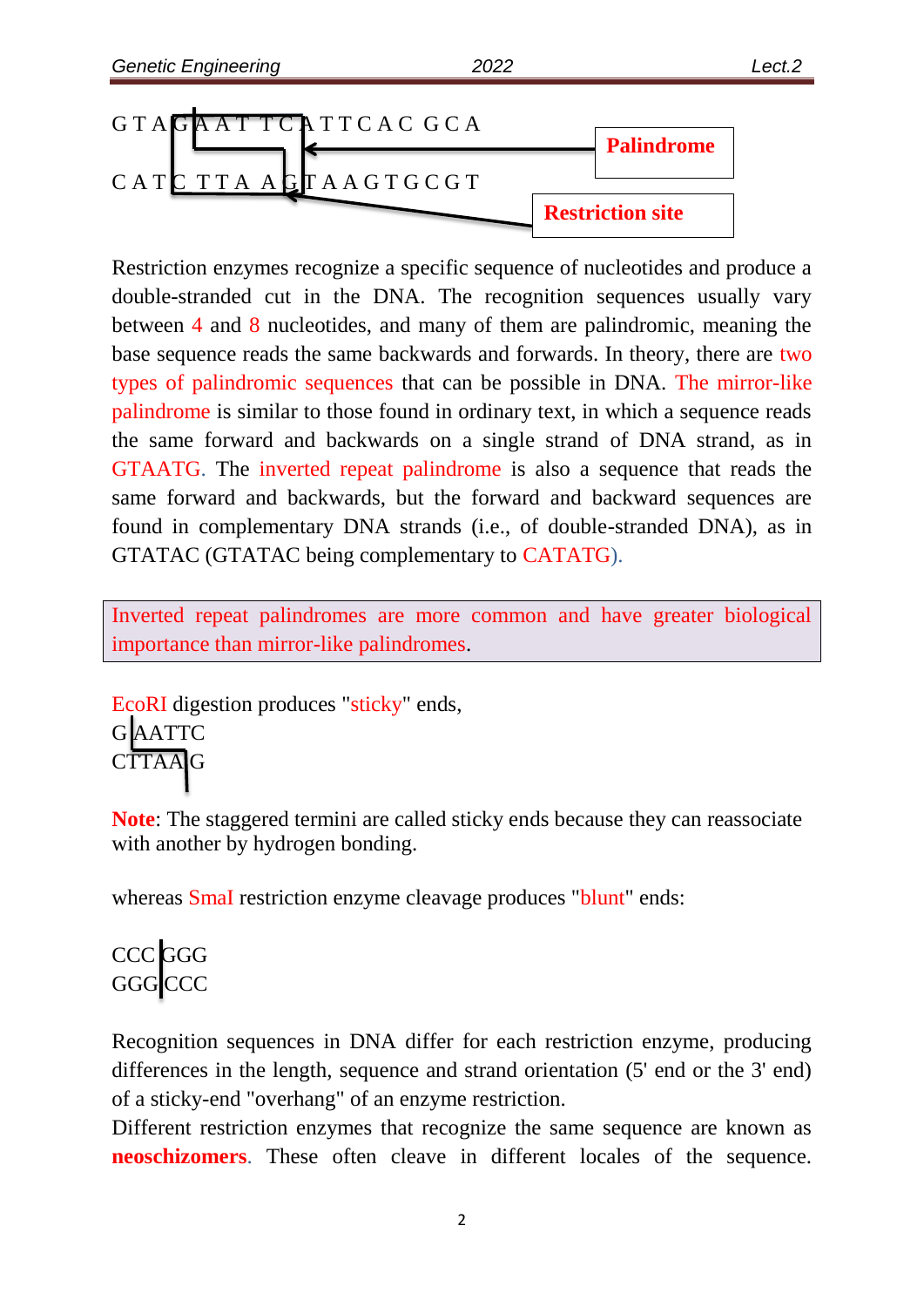Different enzymes that recognize and cleave in the same location are known as **isoschizomers**.

#### **Methylation**

Restriction endonucleases were originally named for their ability to restrict the growth of phage in a host bacterial cell by cleavage of the invading DNA. In this manner, they may be acting as bacterial protection systems.

Restriction enzymes are part of a pathogen resistance pathway known as hostcontrolled modification. In restriction modification systems, bacteria modify their own DNA to protect against cleavage by endogenous restriction enzymes. However, the bacterial restriction enzymes cleave phage DNA to prevent infection.

Restriction enzymes have partner methyltransferases, which methylate DNA. In bacteria, this serves to protect the bacterial genome from digestion by its own endogenous enzymes.

The DNA of the host is protected from restriction by the activity of a methylase(s), which recognizes the same sequence as the restriction enzyme and methylates a specific nucleotide (4-methylcytosine, 5-methylcytosine, 5 hydroxymethylcytosine, or 6-methyladenine) on each strand within this sequence. Once methylated, the host DNA is no longer a substrate for the endonuclease. Because both strands of the host DNA are methylated and even hemi-methylated DNA is protected, freshly replicated host DNA is not digested by the endonuclease.

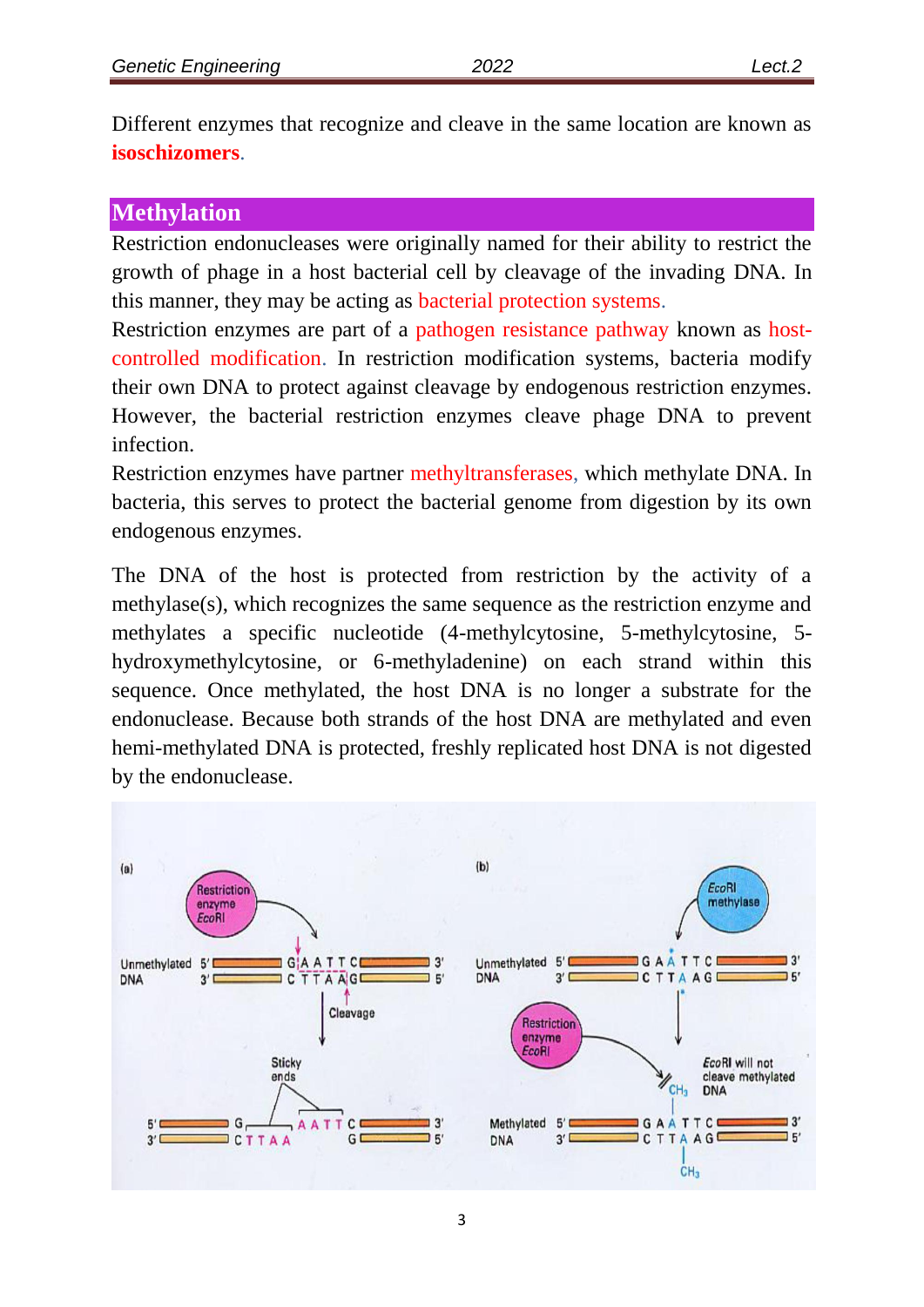#### **Types**

Naturally occurring restriction endonucleases are categorized into four groups (Types I, II III, and IV) based on their composition and enzyme cofactor requirements, the nature of their target sequence, and the position of their DNA cleavage site relative to the target sequence. All types of enzymes recognize specific short DNA sequences and carry out the endonucleolytic cleavage of DNA to give specific fragments with terminal 5'-phosphates.

They differ in their recognition sequence, subunit composition, cleavage position, and cofactor requirements, as summarised below:

**Type I** enzymes cleave at sites remote from recognition site; require both ATP and S-adenosyl-L-methionine to function; multifunctional protein with both restriction and methylase activities.

**Type II** enzymes cleave within or at short specific distances from recognition site; most require magnesium; single function (restriction) enzymes independent of methylase.

**Type III** enzymes cleave at sites a short distance from recognition site; require ATP (but do not hydrolyse it); S-adenosyl-L-methionine stimulates reaction but is not required; exist as part of a complex with a modification methylase.

**Type IV** enzymes target modified DNA, e.g. methylated, hydroxymethylated and glucosyl-hydroxymethylated DNA.

**Note**: Type II restriction enzymes cannot recognize methylated DNA, leading to much frustration if the site you want to cut is methylated. However, Type IV restriction enzymes can recognize methylated DNA, providing you with an option when you have methylated DNA.

**Note:** Restriction enzymes do not discriminate between prokaryotic and eukaryotic DNA.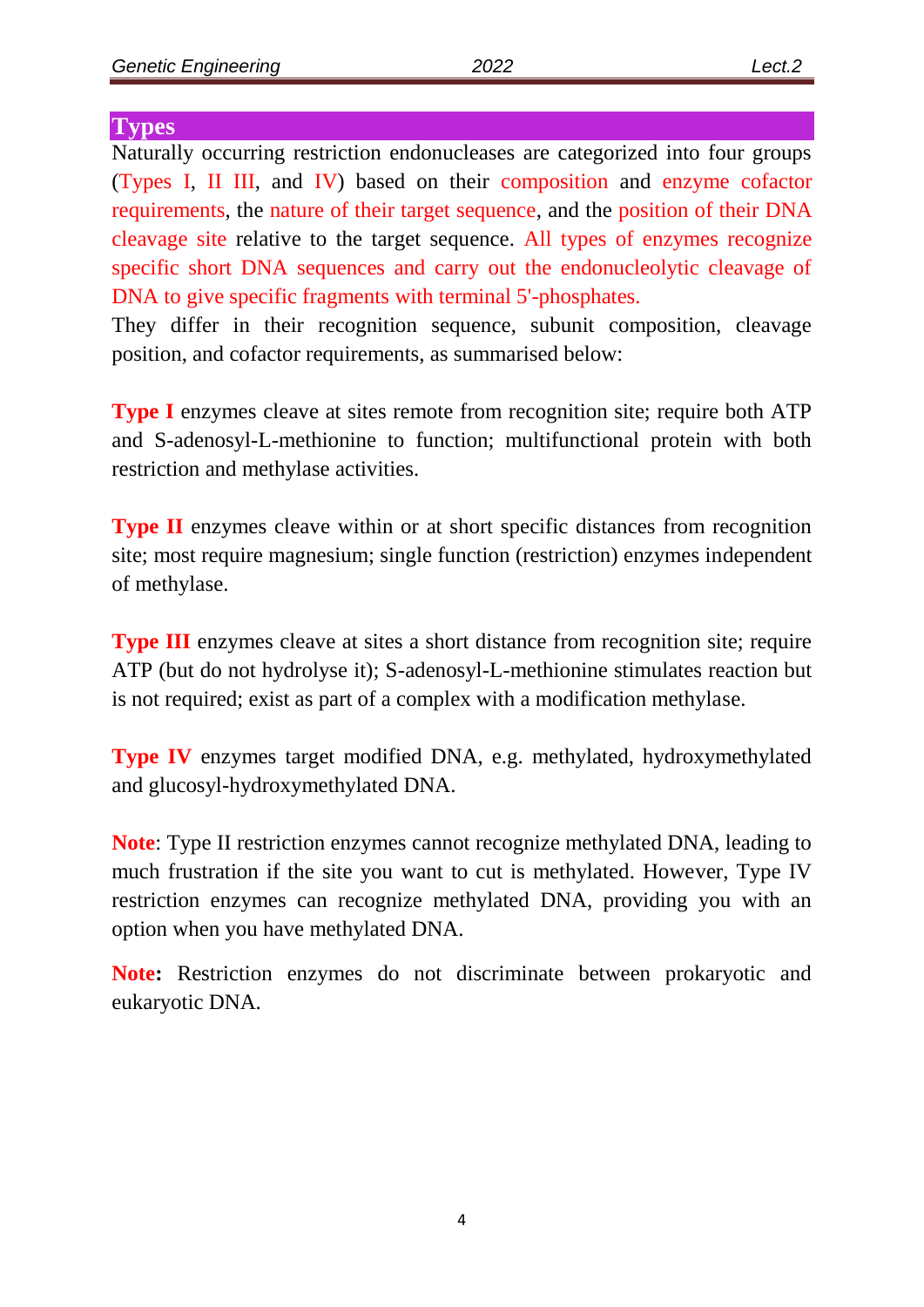#### **Nomenclature**

Since their discovery in the 1970s, more than 100 different restriction enzymes have been identified in different bacteria. Each enzyme is named after the bacterium from which it was isolated using a naming system based on bacterial genus, species and strain.

**For example**, the name of the EcoRI restriction enzyme was derived from:

| E              | Escherichia (genus)                                       |
|----------------|-----------------------------------------------------------|
| <sub>c</sub> o | coli (species)                                            |
| $\mathbf R$    | $RY13(\text{strain})$                                     |
| -1             | First identified order of identification in the bacterium |

The nomenclature of restriction endonueleases follows a general pattern:

(1) The first letter of the name of genus in which a given enzyme is discovered is written in capital.

(2) This is followed by the first two letters of species name of the organism. These three letters are generally written in italics, e.g., *Eco* from *Escherichia Coli*, *Hin* from *Haemophilus influenzae*, *Hpa* from *Haemophilus parainfluenzae*, etc.

(3) Strain or type identification is depicted as subscript, e. g., *Eco*k, if the enzyme is encoded by a plasmid, the plasmid name is written as a subscript, e. g., *Eco*RI.

(4) When an organism produces more than one enzyme, they are identified by sequential Roman numerals, e.g., the different enzymes produced by *H. influenzae* strain Rd are named *Hind*ll, *Hind*lll, etc.

(5) All restriction enzymes in are designated by the general symbol  $\bf{R}$ , which is prefixed to their names, e.g., R*Eco*R1\_ R*Hin*dIII, R*Bam*Hl, etc. (this is to distinguish them from the corresponding methylases isolated from the same strains; the methylases are prefixed by M.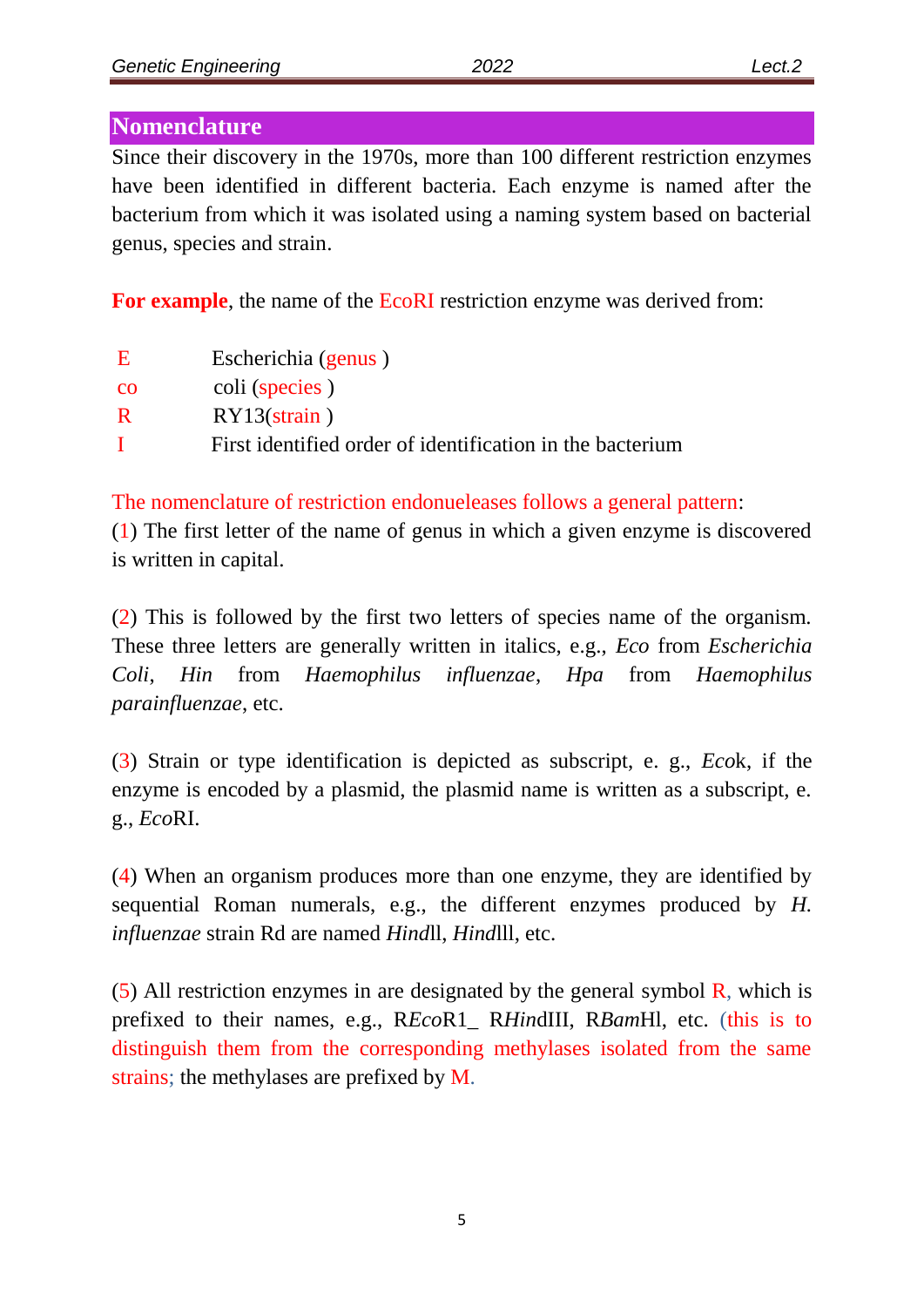| <b>Enzyme</b>         | <b>Source</b>              | <b>Restriction</b>          |
|-----------------------|----------------------------|-----------------------------|
|                       |                            | sequence                    |
| EcoRI                 | Escherichia coli           | 5'GAATTC<br>3'CTTAAG        |
| <b>EcoRII</b>         | Escherichia coli           | 5'CCWGG<br>3'GGWCC          |
| <b>BamHI</b>          | Bacillus amyloliquefaciens | 5'GGATCC<br>3'CCTAGG        |
| HindIII               | Haemophilus influenzae     | 5'AAGCTT<br>3'TTCGAA        |
| TaqI                  | Thermus aquaticus          | 5TCGA<br>3'AGCT             |
| <b>NotI</b>           | Nocardia otitidis          | 5'GCGGCCGC<br>3'CGCCGGCG    |
| Hinfl                 | Haemophilus influenzae     | 5'GANTCA<br><b>3'CTNAGT</b> |
| Sau3A                 | Staphylococcus aureus      | 5'GATC<br>3'CTAG            |
| $P$ vuII*             | Proteus vulgaris           | 5'CAGCTG<br>3'GTCGAC        |
| $SmaI^*$              | Serratia marcescens        | 5'CCCGGG<br>3'GGGCCC        |
| HaeIII*               | Haemophilus aegyptius      | 5'GGCC<br>3'CCGG            |
| Hgal                  | Haemophilus gallinarum     | 5'GACGC<br>3'CTGCG          |
| $Alul^*$              | Arthrobacter luteus        | 5'AGCT<br>3'TCGA            |
| EcoRV*                | Escherichia coli           | 5'GATATC<br>3'CTATAG        |
| Key: $* =$ blunt ends |                            |                             |

## **Examples of restriction enzymes: (فقط لالطالع(**

 $N = C$  or G or T or A  $W = A$  or  $T$